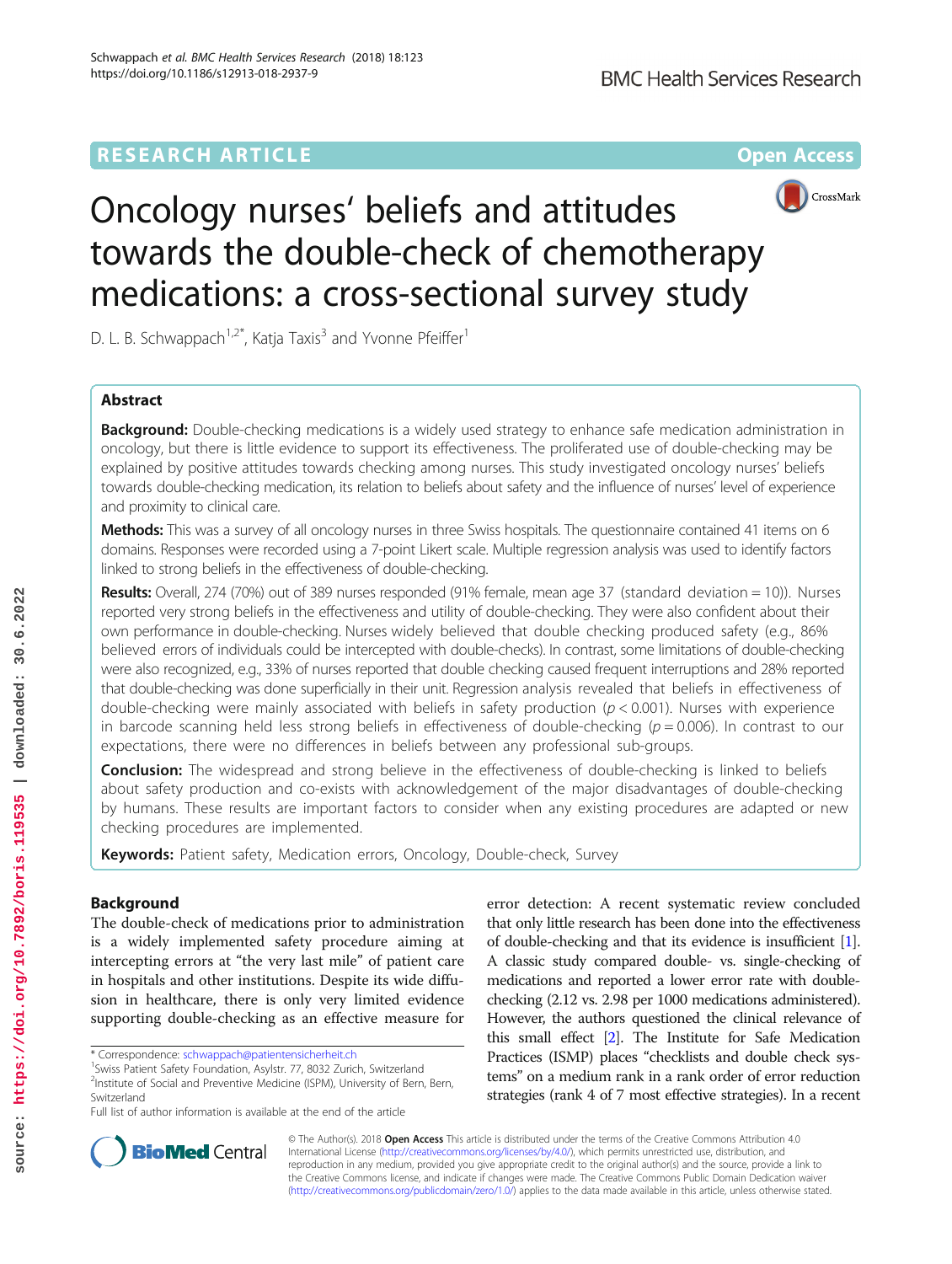"Medication Safety Alert" the ISMP recommends the implementation of the double-check, but judiciously, and in a standardized process [3].

Research has also brought up several issues which question double-checking as a safety enhancing policy: double-checking increases the workload of nurses; it needs full attention doing the task which makes it vulnerable to distractions (environmental influences such as interruptions or noise) [4]; and it diffuses responsibility [5]. Furthermore, as two nurses are needed for a double check, the checks also significantly increase the number of interruptions during a work day, which increases the chance for errors in medication administration and verification [6]. Given the challenges of systematic implementation of high-evidence interventions in many clinical areas [7], it is surprising that a safety-oriented strategy which requires considerable resources for the individual (in terms of cognitive load) and for the organization (in terms of personnel and time), is diffused and proliferated despite a major lack of evidence. We therefore hypothesized that this may be explained by strong subjective beliefs among healthcare professionals (or certain groups of them) that double-checking has considerable, positive effects on safety. Such positive attitudes may foster implementation of the double-check, irrespective of scientific validation. The evidence on this issue is mixed and ambiguous  $[1, 4, 5, 8-10]$ . Although double-checking is often recommended as effective "best practice" in detecting and preventing drug administration errors, health professionals perceive the process as inconsistent [5, 10]. O'Connell et al. report a study in which the double-check procedure was de-implemented [11]: Nurses' held strong views against single checking before the change in practice. However, 1.5 years after the implementation of the single-check, results of a second survey indicated that nurses welcomed the single check medication procedure. They felt more confident using single checking and perceived that it made them more accountable for administering medications.

From research on subjective theories, beliefs and experiences how errors occur and how safety is produced in safety critical organizations [12], we think that clinicians' views about the effectiveness of double-checking procedures are connected to such individual subjective theories: Basically, human double-checking is based on the belief that errors can be minimized by other individual's compensatory behaviour [12]. The expectation that redundant human checks will increase safety involves individual-focused beliefs that errors are made by unaware individuals and safety can be produced by "duplicating human awareness". These beliefs disregard the fact that both individuals are exposed to the same root causes and influences contributing to potential errors (i.e., environmental factors such as noise; heuristics and

biases during cognitive tasks) [13]. Furthermore, simply knowing that a co-worker will verify a particular medication for a patient may negatively affect motivation and result in the tendency to expend less effort (i.e., "social loafing" [14]). According to Schöbel and Manzey [12] this can result in greater diffusion of responsibility and thus decreased system safety. Indeed, this is backedupped by nurses' reports that that the double-check would reduce the perceived responsibility of individuals because others would pick up potential mistakes [4, 5].

In oncology, a large fraction of medication errors occur during the administration stage [15]. Thus, in theory, double-checking before administration could be a very valuable process for intercepting these errors. As many medications in cancer care involve high-risk drugs with a potential to cause severe harm in a very vulnerable population, even safety measures with limited effectiveness may be justified if alternatives are lacking. In particular, double-checking may serve as an important social and psychological support mechanism by staff administering these high-risk drugs on a daily basis irrespective of its functionality in detecting errors. Even though checking, verifying and administering medications is a central task in cancer care, data about oncology nurses' attitudes towards, beliefs in and perceptions of double-checking is completely lacking. This study addresses this gap and examines oncology nurses' beliefs about the double-check.

The primary aim of the study was to assess perceived subjective norms towards the double-check, self-efficacy in performing checks, beliefs in the effectiveness of the double-check, beliefs in safety production, and perceived limitations of the double-check in clinical practice. The secondary aim was to investigate the relationship between subjective beliefs in error and safety production, nurses' experience, proximity to clinical care and their beliefs in the effectiveness of the double-check. Westbrook et al. identified that nurses' level of experience has an important influence on the likelihood of committing a medication error. Therefore, the expectation that level of experience would also be associated with beliefs about the double-check seemed justified to us [16]. We expected that intense practice of medication verification procedures "at the sharp end" would influence beliefs about how errors evolve, and amplify experiences with flaws of redundant checks performed by humans, and thus affect the perceived effectiveness of the double-check in improving safety negatively.

We thus hypothesised that differences in attitudes and beliefs would exist according to nurses' level of experience. Second, we had the hypothesis that perceived effectiveness of the double-check is associated with nurses' beliefs in safety production, their perceived subjective norms, self-efficacy in performing the checks and experienced limitations of the double-check.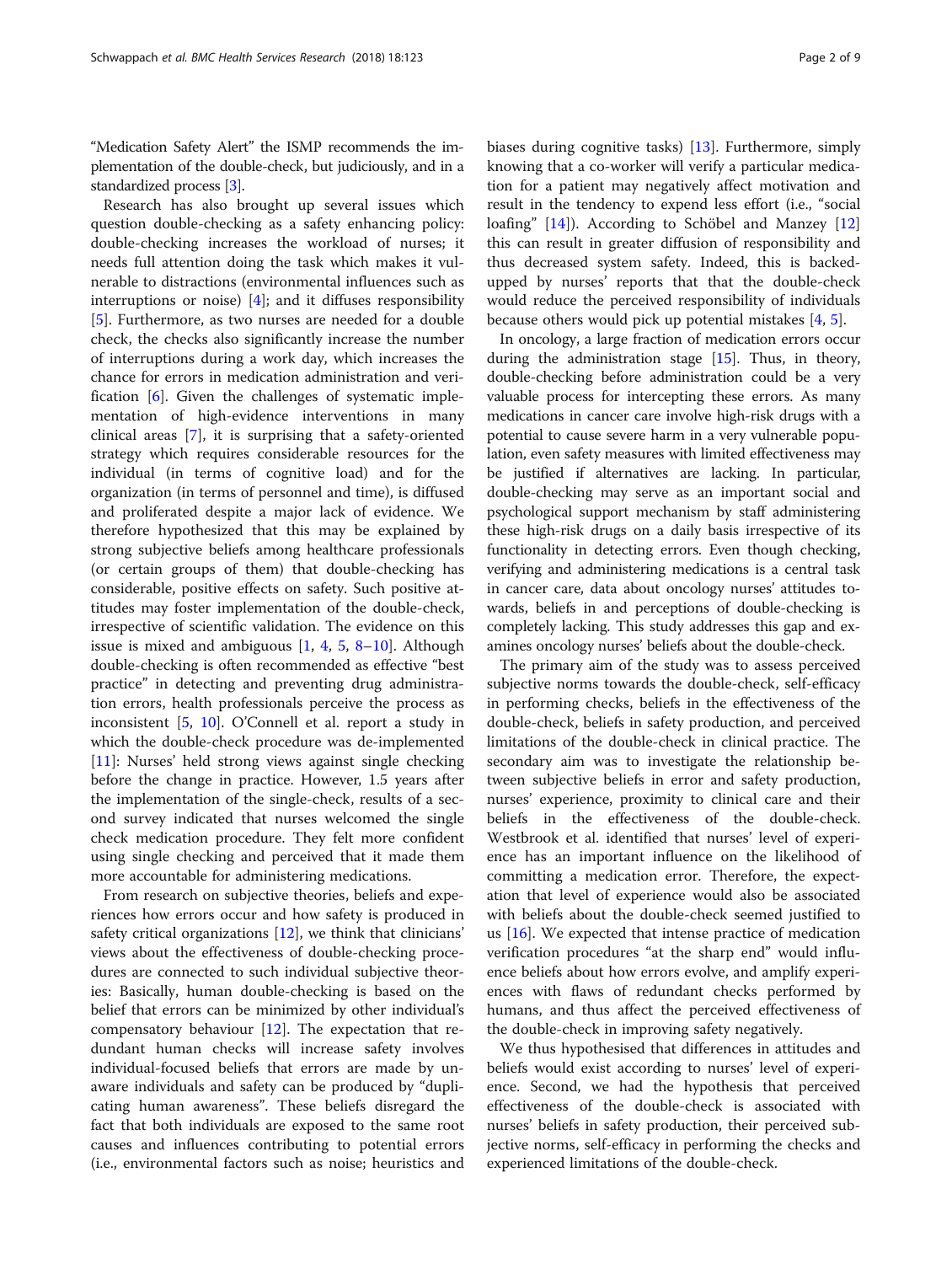#### Methods

#### Survey development

The survey was developed by the investigators based on a review of the literature and consultations with experts and clinical staff. Site visits, field observations and informal talks with clinicians were conducted to gain an understanding of how the double-check is implemented in routine clinical care at the participating units. The survey consisted of two main sections: The first section (not reported herein) assessed practice patterns and experiences with double-check procedures. Using scenariotype questions, the variability of checks implemented at different units, for different types of medications, and the practice and results in conducting these checks were assessed in detail [17]. The second survey section (reported herein) assessed attitudes and beliefs in doublechecking medications. During survey development items were generated, adapted, or rejected in an iterative procedure by the research team. In a first step, an extensive list of items was generated focusing on the constructs to be measured and with the field observations in mind. These constructs were:

'Beliefs in benefits and effectiveness of the doublecheck' represents the perceived value of double-checking and its role in ensuring medication safety. 'Beliefs in own performance / self-efficacy' aims to measure nurses' confidence in their abilities to conduct double-checking under the constraints of their typical environmental working conditions and to achieve the intended results. 'Perceived subjective norms and coherence' address the shared and collectively of values and expectations linked to double-checking. 'Beliefs in safety production' represents mental models of how and why the double-check generates safety and the contribution of humans to error and error detection. 'Limitations of the double-check in clinical routine' covers factual and potential experiences and ideas of the deficits of double-checking.

In two iterative rounds, items were evaluated by researchers individually and then discussed. Items were dropped or re-worded with the aim to achieve a concise set of items mapping the target constructs. Main reasons for rejection and adaption were: item complexity, poor wording, similarity, ambiguous mapping to constructs [18]. The team had different professional backgrounds (psychology, pharmacy, health services research, and nursing). Three were patient safety researchers experienced in survey design. The survey is available as online supplement (Additional file 1).

Finally, 41 items were included: 7 items assessed beliefs in effectiveness and utility of double-check; 9 items assessed beliefs about safety production; 10 items assessed limitations of the double-check in routine clinical care; 6 items were related to perceived subjective norms and coherence of double-check attitudes in the unit; and 9 items assessed beliefs in own performance and self-efficacy. To avoid ordering effects (i.e., intercorrelations of items due to placement of questions), items were not presented as scales but as two blocks. The first block included all items except those assessing beliefs in own performance and self-efficacy under the heading "your thoughts about double-checking". The second block used the heading "about your individual situation" and included the remaining items. Within blocks, items were randomly ordered. Tables 2, 3, 4 and 5 present the final item wordings. A 7-point Likert response scale was used for all items, with the anchors labelled "completely agree" and "completely disagree". At the end of the survey, respondents were asked to complete sociodemographic and work-related items. After selecting and wording the items, six experts from nursing, oncology, clinical pharmacy, and hospital risk management gave feedback on a draft.

The survey was then pretested for clarity and wording in a sample of  $n = 39$  nurses from two hospitals not participating in the main study. Pre-testers were asked to complete the survey and provide written feedback on comprehensibility, difficulties in responding, clarity of wording, and further comments. Pre-test results were analysed in terms of missing values, variance, floor and ceiling effects, and unevaluable responses [19]. Only minor adjustments were made to item wording. For example, we changed the term "co-worker" to "co-working nurse" because few responders asked whether "coworker" would include doctors. As part of instrument assessment and to verify the constructs as scales for regression analysis, we conducted exploratory factor analysis for each scale (Kaiser-Criterion, factor extracted if Eigenvalue  $> 1$ , oblique promax rotation). This analysis confirmed that all items entering the outcome scale ("beliefs in effectiveness of the double-check") loaded on one factor (Eigenvalue = 2.3) andall other factors had very low Eigenvalues (< 0.25). Similar results were obtained for the other scales. Cronbach's Alpha ranged between 0.64–0.75 for the subscales.

#### Sample

Three Swiss hospitals participated with their oncology departments (two university hospitals, one large regional hospital). Each hospital took part with oncology wards and ambulatory units. All sites have different doublechecking policies in place. At all sites, double-checking was required for all antineoplastic drugs whereas there existed differences on double-checking requirements for other medications, e.g., premedications. Double-checking was common practice for several years at least for some medications at all units. All qualified nurses working on the participating units received the paper survey together with a pre-paid envelope and a chocolate bar via internal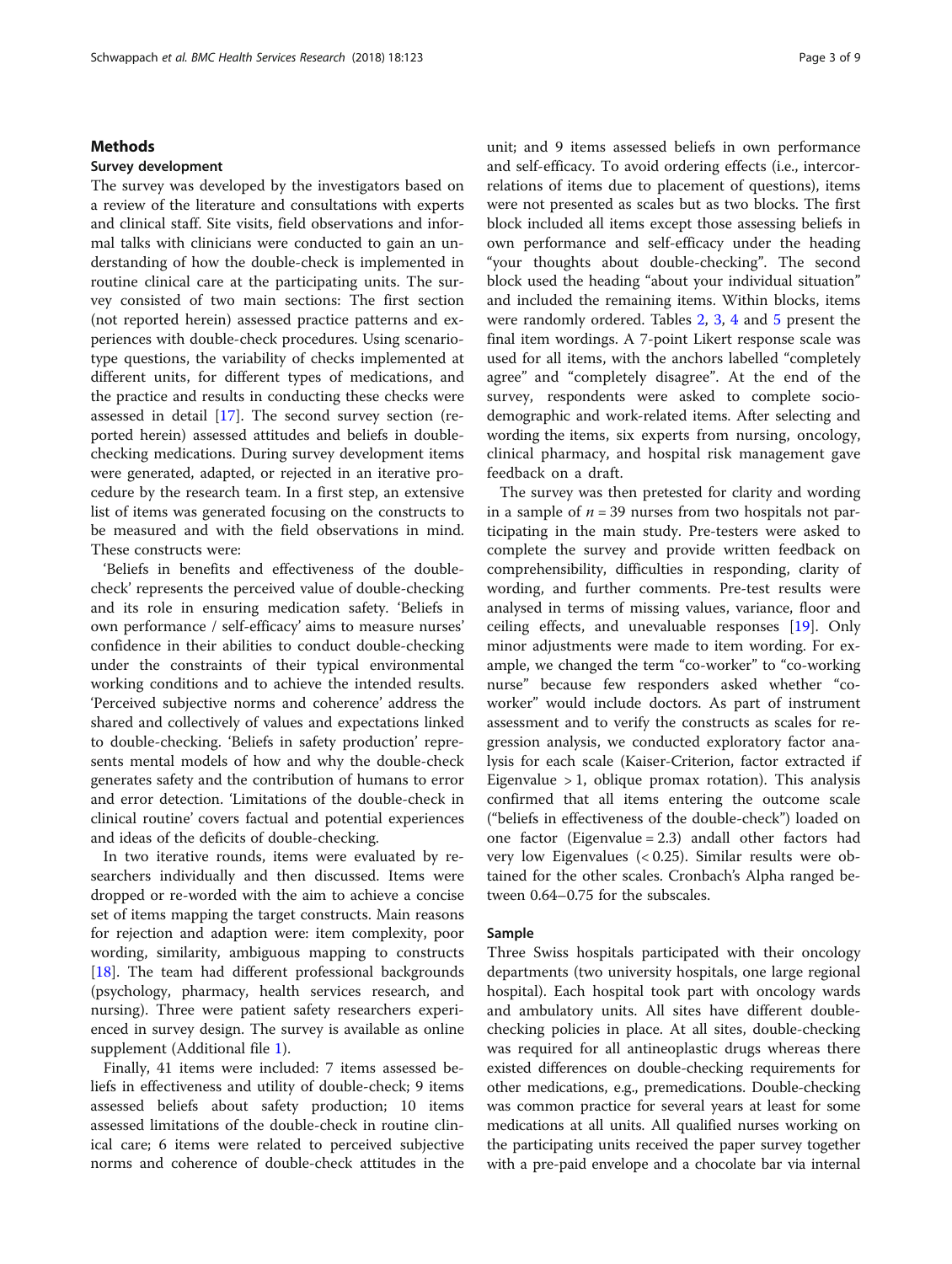mail. They had two weeks time to return the survey. Return of the survey was regarded informed consent. The study was deemed exempt by the Cantonal ethics committee (KEK ZH Nr. 34–2015).

#### Analysis

Responses were analysed using descriptive and inferential methods. Cases with missing data were deleted pairwise in analyses. Item nonresponse was low and ranged between 1 and 4% per item. Negatively worded survey items were recoded (indicated by a "\*" in the tables) to allow calculation of meaningful scale scores. In addition, survey items were dichotomized to "agreement" (scores 5 to 7 on the Likert scale) and "neutral/disagreement" (scores 1 to 4) for easier interpretation. Mean scale scores were computed by averaging responses over the set of items assessing a construct (e.g., mean of items of "beliefs in effectiveness"). To assess our hypothesis that clinical experiences are associated with beliefs about the double-check, we examined differences in mean scale scores between a) responders from wards and ambulatory infusion units, b) nurses with more vs. less than 5 years clinical expertise in oncology, c) nurses with more vs. less than 40 h per week in direct patient care, and d) nurses with vs. without expert or managerial qualifications using ANOVA. Multiple regression analysis was conducted to determine which factors influencing strong beliefs in the effectiveness of the double-check (dependent variable). Beliefs in safety production, perceived norms, self-efficacy, limitations of the doublecheck, and personal and work-related characteristics were included as predictors (independent variables). All tests were two-sided and a  $p$ -value  $< 0.05$  was considered statistically significant.

## Results

Of the 389 distributed surveys, 274 were completed and returned (n\_hospital  $A = 55$ , n\_hospital  $B = 148$ , n\_hospital  $C = 71$ ; overall response rate = 70%). Sample details are provided in Table 1. Mean scores and frequency of agreement to a statement are presented in Tables 2, 3, 4 and 5.

#### Descriptive results

## Beliefs in effectiveness and utility of double-check

Overall, among nurses in our study strong beliefs in the effectiveness of the double-check procedure were common: The vast majority agreed that the double-check is the central task for medication safety (87%; F16 Table 2) and that the resources needed are justified by the additional safety level achieved (92%; F17 Table 2). Contrary, only 34% agreed that technical solutions like barcode /bedside scanning would be better alternatives to double checks by humans (F15, Table 2). Considerable threats

|  |  | <b>Table 1</b> Characteristics of survey responders ( $n = 274$ ) |  |
|--|--|-------------------------------------------------------------------|--|
|  |  |                                                                   |  |

| Characteristic                                         |         | Responders |  |  |
|--------------------------------------------------------|---------|------------|--|--|
|                                                        | n       | $\%$       |  |  |
| Female Gender                                          | 240     | 91         |  |  |
| Age, mean (SD) years                                   | 37 (10) |            |  |  |
| $18-25$ years                                          | 31      | 12         |  |  |
| 26-40 years                                            | 149     | 56         |  |  |
| $41-55$ years                                          | 67      | 25         |  |  |
| 56-65 years                                            | 17      | 6          |  |  |
| Qualification <sup>a</sup>                             |         |            |  |  |
| Qualified nurse                                        | 205     | 76         |  |  |
| Oncology nursing expert                                | 42      | 16         |  |  |
| Head nurse                                             | 17      | 6          |  |  |
| Other                                                  | 4       | 1          |  |  |
| Primary place of work                                  |         |            |  |  |
| Ward / Oncology day care unit                          | 220     | 82         |  |  |
| Ambulatory infusion unit                               | 48      | 18         |  |  |
| Weekly hours in direct patient care                    |         |            |  |  |
| $<$ 10 h / week                                        | 14      | 5          |  |  |
| 10-25 h / week                                         | 60      | 23         |  |  |
| 26-40 h / week                                         | 123     | 47         |  |  |
| >40 h/week                                             | 67      | 25         |  |  |
| Experience with barcode scanning (e.g. blood products) | 123     | 46         |  |  |
| Preparation of cytostatics at unit                     | 82      | 31         |  |  |
| Years of practice in oncology, years                   |         |            |  |  |
| $<$ 1 year                                             | 25      | 10         |  |  |
| $1-5$ years                                            | 89      | 36         |  |  |
| 6-10 years                                             | 55      | 22         |  |  |
| $> 10$ years                                           | 79      | 32         |  |  |

<sup>a</sup>Categories may not sum up to 100% due to missing values

to patient safety if the double-check would be eliminated were expected by 80% (F27, Table 2).

#### Beliefs in own double-check performance / self-efficacy

Responders shared strong, positive beliefs about their own double-check performance: Virtually every participant stated that s/he knows what matters most for a good double-check (F28, Table 3). Also, the vast majority was confident to make the double-check correctly, even under time pressure and when interrupted (F30, Table 3). Nurses also reported to be self-aware about being distracted (F34, Table 3).

## Perceived subjective norms and coherence of double-check in the unit

There was less consistency in perceived norms and perceived coherence of practice at the units: For example, 29% agreed to the statement that there are very different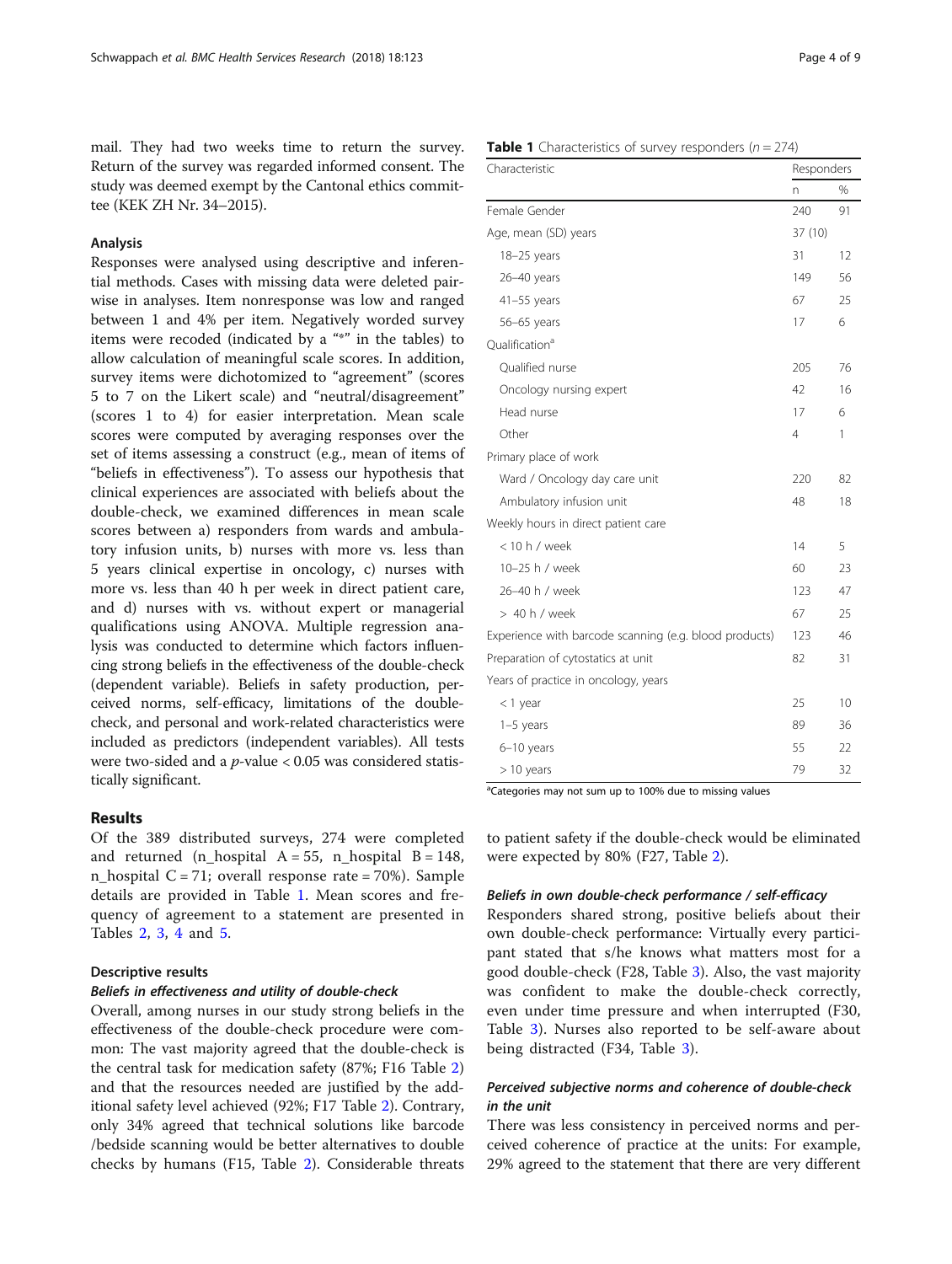| Nr              | Item                                                                                                                      | Mean <sup>a</sup> | SD <sup>a</sup> | % Agree |
|-----------------|---------------------------------------------------------------------------------------------------------------------------|-------------------|-----------------|---------|
|                 | Beliefs in benefits and effectiveness of the double-check (alpha $= 0.75$ )                                               | 5.7               | 0.8             |         |
| F <sub>09</sub> | Nowadays, double-checking is regarded "good practice" in cancer care.                                                     | 6.3               | 0.9             | 94.8    |
| F <sub>11</sub> | A hospital needs to implement double-checking for dangerous drugs<br>because otherwise it will look bad in case of error. | 5.9               | 1.4             | 84.3    |
| $F15^a$         | Technical solutions like barcode /bedside scanning would be better<br>alternatives to double checks by humans.            | 4.1               | 1.6             | 33.8    |
| F <sub>16</sub> | The double-check is the central task for medication safety.                                                               | 5.8               | 1.3             | 86.5    |
| F17             | The resources needed for the double-check are justified for the additional<br>safety it produces.                         | 6.2               | 1.1             | 91.8    |
| F <sub>24</sub> | I'm convinced about the benefits of the double-check how it is done here.                                                 | 6.1               | 1.0             | 94.4    |
| F <sub>27</sub> | If the double-check would be deimplemented, threats to patients would<br>increase considerably.                           | 5.7               | 1.4             | 79.9    |
|                 |                                                                                                                           |                   |                 |         |

Table 2 Survey items, means, standard deviations (SD), % agreement: Beliefs in benefits and effectiveness of the double-check

<sup>a</sup>Values are reverse-coded for negatively worded items

views about the importance of the double-check at their unit (F39, Table 3). Leadership support for the doublecheck was perceived as coming from nursing leaders and to a considerable lesser extent from physician leaders (F46 and F47, Table 3).

## Beliefs in safety production

A majority of nurses believed that medication incidents are attributable to a lack of attention of individual staff (F13, Table 4) and that these errors by individuals can be intercepted by redundant checks (F18, Table 4). These beliefs coexist with unequivocal agreement on the impact of environmental factors on patient safety (F26, Table 4). Nurses felt reassured by knowing that a co-worker will

double-check dangerous drugs (F35, Table 4) and half of responders agreed that responsibility is being shared with the double-check (F20, Table 4). However, results were ambiguous about the main target of the double-check: 51% and 61% of responders agreed that the main purpose of the double-check is to detect prescribing and preparation errors respectively (F25 and F19, Table 4).

### Limitations of the double-check in routine clinical care

Results presented in Table 5 provide insight into perceived common limitations of the double-check in clinical routine. Many nurses feel distracted from work by supporting colleagues with the double-check (F38, Table 5) and perceive workflow to be complicated by

Table 3 Survey items, means, standard deviations (SD), % agreement: Self-efficacy and perceived norms and coherence

| Nr               | Item                                                                                                     | Mean <sup>a</sup> | SD <sup>a</sup> | % Agree |
|------------------|----------------------------------------------------------------------------------------------------------|-------------------|-----------------|---------|
|                  | Beliefs in own performance / self-efficacy (alpha = $0.70$ )                                             | 5.9               | 0.6             |         |
| F <sub>28</sub>  | I know what matters most for a good double-check.                                                        | 6.6               | 0.6             | 99.3    |
| F <sub>29</sub>  | I can give my colleagues critical feedback when they are inattentive at the double-check.                | 5.9               | 1.2             | 90.2    |
| F30              | I'm sure that I make a good double-check despite pressure and interruptions.                             | 5.6               | 1.3             | 86.8    |
| F31              | I know exactly which checks are required for a certain medication.                                       | 6.1               | 1.0             | 90.9    |
| F32 <sup>a</sup> | It can happen that I forget the double-check.                                                            | 5.5               | 1.8             | 18.1    |
| F33              | I'm certain that I do the double-check correct.                                                          | 6.2               | 0.9             | 95.9    |
| F34              | I realize myself when I'm inattentive and 'asleep at the wheel'.                                         | 6.1               | 1.0             | 95.1    |
| F36              | I'm confident I detect every important inconsistency in medications.                                     | 5.5               | 1.2             | 83.0    |
| F37 <sup>a</sup> | Sometimes I rely too much on the second person at the double-check.                                      | 5.3               | 1.5             | 15.2    |
|                  | Perceived subjective norms and coherence (alpha = $0.64$ )                                               | 5.1               | 1.0             |         |
| F39 <sup>a</sup> | There are very different views about the importance of double-checking at my unit.                       | 4.5               | 1.8             | 29.3    |
| $F40^a$          | Staff at my unit is rather sceptical about double-checking.                                              | 5.5               | 1.4             | 8.0     |
| $F42^a$          | Rules at our unit are somewhat stricter that what we actually do in double-checking during routine care. | 5.5               | 1.5             | 11.0    |
| F46              | High quality of double-checking is very important to nursing leaders of my unit.                         | 5.9               | 1.3             | 80.2    |
| F47              | High quality of double-checking is very important to physician leaders of my unit.                       | 4.7               | 1.8             | 48.0    |
| F50 <sup>a</sup> | Some colleagues here rely too much on the second person at the double-check.                             | 4.5               | 1.8             | 30.3    |

<sup>a</sup>Values are reverse-coded for negatively worded items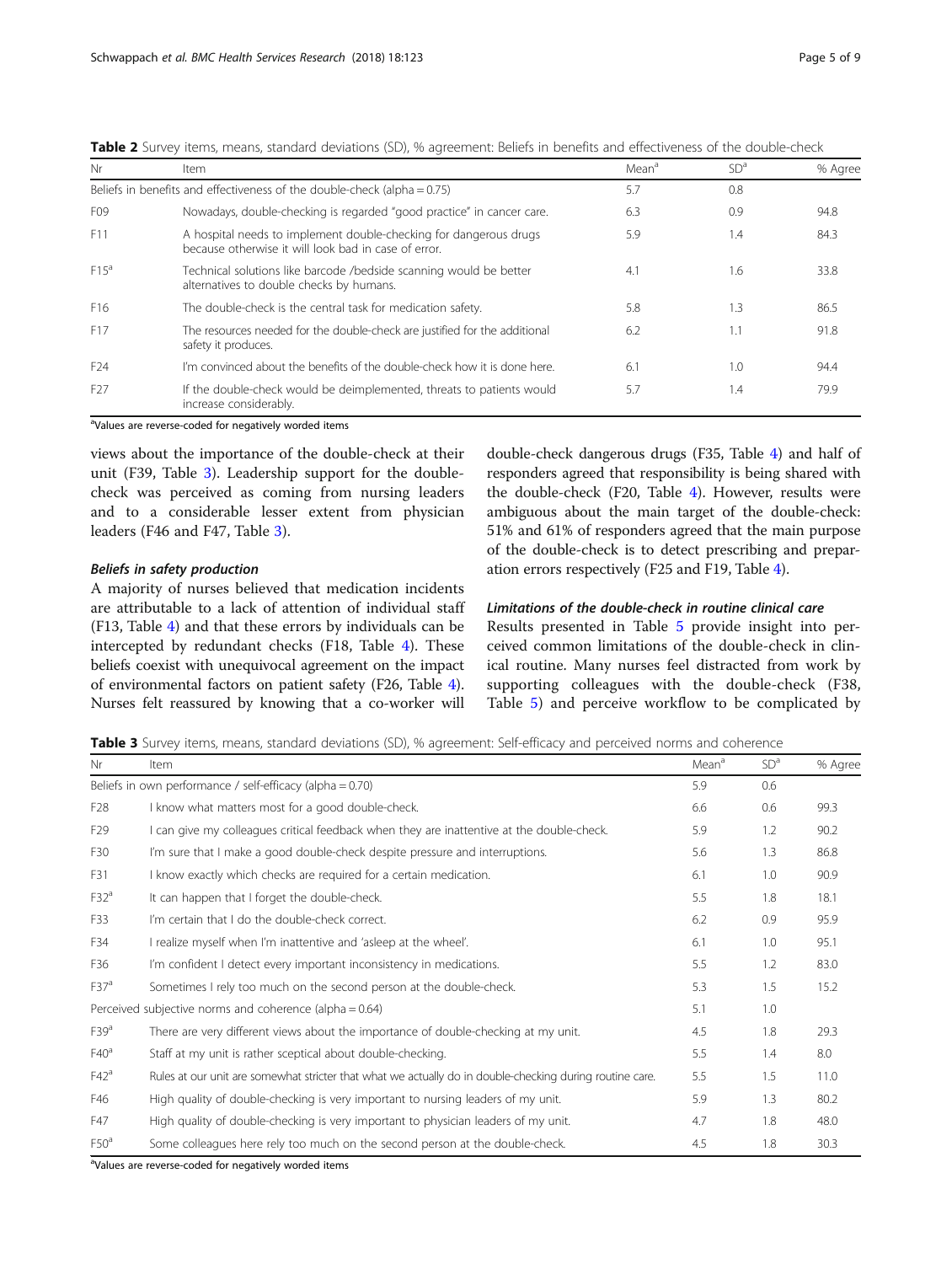| Nr              | Item                                                                                                                   | Mean | <b>SD</b> | % Agree |
|-----------------|------------------------------------------------------------------------------------------------------------------------|------|-----------|---------|
|                 | Beliefs in safety production (alpha = $0.64$ )                                                                         | 5.3  | 0.8       |         |
| F <sub>10</sub> | The double-check introduces a final moment of silence and concentration before<br>medications are being administered.  | 5.9  | 1.3       | 87.4    |
| F13             | Most medication incidents are attributable to a lack of attention of individuals.                                      | 5.2  | 1.5       | 69.9    |
| F18             | Errors of single individuals can be intercepted with redundant checks by humans.                                       | 5.7  | 1.2       | 85.8    |
| F <sub>19</sub> | The primary purpose of the double-check is to prevent errors in medication preparation.                                | 4.8  | 1.7       | 61.0    |
| F <sub>20</sub> | Responsibility is shared with the double-check.                                                                        | 4.3  | 2.0       | 49.4    |
| F <sub>23</sub> | I'm particularly vigilant if a double-check is required for a medication, because it must<br>be a dangerous drug then. | 5.1  | 1.7       | 66.4    |
| F <sub>25</sub> | The primary purpose of the double-check is to detect prescribing errors.                                               | 4.3  | 1.6       | 50.9    |
| F <sub>26</sub> | Environmental factors such as illumination, interruptions etc. increase the risk for<br>errors considerably.           | 6.0  | 1.2       | 90.3    |
| F35             | To me, it feels reassuring to know that dangerous drugs which I prepared will be<br>checked by a co-worker.            | 6.3  | 1.0       | 95.1    |

Table 4 Survey items, means, standard deviations (SD), % agreement: Beliefs in safety production

double-checking (F45, Table 5). 28% of nurses agree that the double-check is often superficial routine and nearly 50% acknowledge that two co-workers sometimes make the same error during double-check (F22 and F49, Table 5). 18% admit that the double-check gives a false sense of safety (F21, Table 5). Notwithstanding the reported limitations, only 7% of nurses said that the number of checks is too high (F44, Table 5).

## Differences in double-checking constructs according to level of clinical experiences

In contrast to our hypothesis, there were only few and spurious differences in mean scores in relation to nurses' level of experience and proximity to clinical care (Table 6):

We found strong coherence and no systematic differences in mean effectiveness and safety production beliefs and reported limitations of the double-check between any professional sub-groups. Nurses working more than 40 working hours per week in direct patient care provided slightly higher mean self-efficacy scores compared to those working fewer hours in patient care (6.0 vs. 5.8,  $p = 0.021$ ). Nurses working at ambulatory infusion units provided significantly higher mean scores on the perceived norms and coherence scale compared to nurses working on wards (5.5 vs. 5.0,  $p = 0.007$ ). This difference existed for all items in the scale except for the two leadership support items (F46,F47).

#### Influences on beliefs in effectiveness of the double-check

Beliefs in effectiveness of the double-check were mainly associated with beliefs in safety production (Table 7). Stronger perceptions of the limitations of the doublecheck in clinical practice were negatively linked to beliefs in its utility. However, this relation was not substantial: A 6-fold increase in mean score in perceived limitations of the double-check in clinical practice corresponds to only a one point decrease in beliefs in double-check

Table 5 Survey items, means, standard deviations (SD), % agreement: Limitations of the double-check in clinical routine

| Nr              | Item                                                                                                          | Mean | <b>SD</b> | % Agree |
|-----------------|---------------------------------------------------------------------------------------------------------------|------|-----------|---------|
|                 | Limitations of the double-check in clinical routine (alpha $= 0.75$ )                                         | 3.3  | 0.9       |         |
| F <sub>14</sub> | Most errors happen directly before medication administration, after all double-checks<br>have been conducted. | 3.6  | 1.7       | 32.1    |
| F <sub>21</sub> | The double-check gives a false sense of safety.                                                               | 2.9  | 1.6       | 17.7    |
| F <sub>22</sub> | In everyday practice, the double-check is often superficial routine.                                          | 3.2  | 1.7       | 27.6    |
| F38             | I often feel distracted from my work when I'm called to a double-check by a colleague.                        | 3.5  | 1.9       | 33.1    |
| F43             | There are times of the day or week where a good double-check is not feasible.                                 | 2.5  | 1.8       | 17.3    |
| F44             | We make too many checks of medications.                                                                       | 2.2  | 1.4       | 6.8     |
| F45             | The double-check makes our workflow more complicated.                                                         | 3.0  | 1.8       | 25.9    |
| F49             | It happens that two persons make the same mistake during a double-check (e.g., calculation error).            | 4.0  | 1.9       | 44.7    |
| F <sub>51</sub> | Misleading information or the way, orders are filled frequently complicate the double-check.                  | 4.7  | 1.8       | 58.1    |
| F52             | The different speed of staff (e.g., in reading) makes the double-check difficult.                             | 3.0  | 1.8       | 25.0    |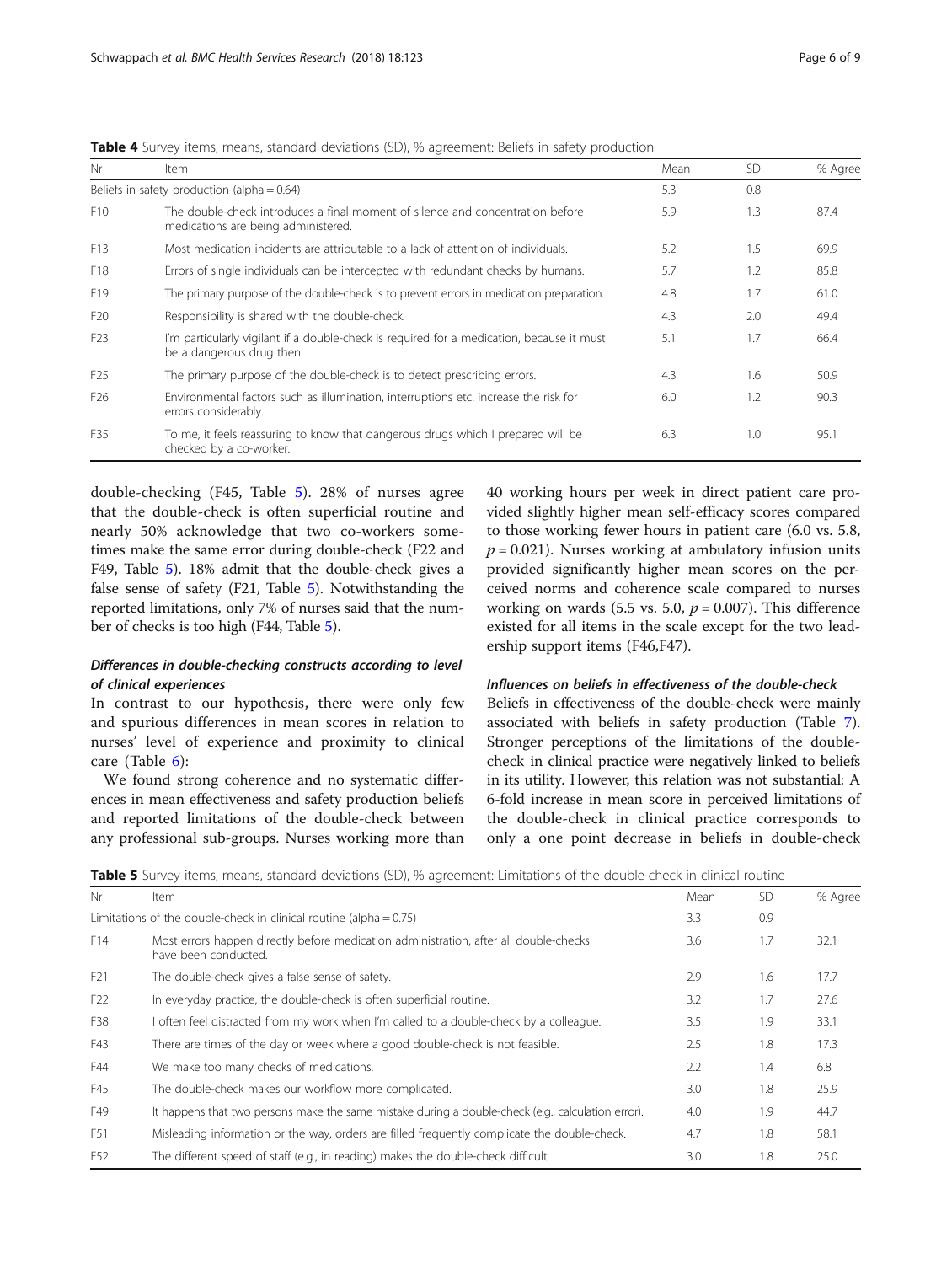|                        |                           | Beliefs in<br>effectiveness | Beliefs in safety<br>production | Perceived<br>norms | Self-efficacy | Limitations of the<br>double-check |
|------------------------|---------------------------|-----------------------------|---------------------------------|--------------------|---------------|------------------------------------|
| Primary place of work  | On ward                   | $5.7$ $[0.8]$               | $5.3$ [0.7]                     | 5.0 $[1.0]$ **     | $5.9$ [0.6]   | $3.3$ $[0.9]$                      |
|                        | Ambulatory infusion unit  | 5.8 [0.7]                   | $5.2$ $[0.9]$                   | $5.5$ [1.1]**      | 5.9 [0.7]     | $3.1$ [1.2]                        |
| Years of practice in   | $\leq$ 5 years            | $5.7$ $[0.8]$               | $5.3$ $[0.8]$                   | $5.0$ [1.0]        | 5.8 [0.7]     | $3.2$ [1.0]                        |
| oncology               | $> 5$ years               | $5.7$ $[0.8]$               | $5.3$ [0.8]                     | $5.2$ $[1.0]$      | $5.9$ [0.6]   | $3.3$ $[1.0]$                      |
| Weekly hours in direct | $\leq 40$ h               | $5.7$ $[0.8]$               | $5.3$ [0.8]                     | $5.1$ $[1.0]$      | 5.8 $[0.6]$ * | $3.3$ $[1.0]$                      |
| patient care           | >40 h                     | $5.7$ $[0.8]$               | $5.3$ [0.8]                     | $5.1$ $[1.0]$      | 6.0 $[0.5]$ * | $3.3$ [1.1]                        |
| Oualification          | Nurse                     | 5.8 [0.7]                   | $5.3$ [0.8]                     | $5.1$ $[1.0]$      | $5.9$ $[0.6]$ | $3.4$ [1.0]                        |
|                        | Nursing expert/head nurse | $5.6$ [1.0]                 | $5.2$ [0.8]                     | $5.1$ $[1.1]$      | $5.9$ $[0.6]$ | $3.2$ [1.0]                        |

| Table 6 Group-level differences in double-checking constructs |
|---------------------------------------------------------------|
|---------------------------------------------------------------|

Values are mean scale scores [SD]

\*Group mean significant different at  $p = 0.0211$  after Bonferroni adjustment for multiple testing

\*\*Group mean significant different at  $p = 0.0072$  after Bonferroni adjustment for multiple testing

effectiveness. Responders with personal experience with barcode scanning (medications or blood products) held less strong beliefs in effectiveness of double-check, even after adjusting for other variables. Self-efficacy, perceived norms and personal and workrelated characteristics did not determine beliefs in effectiveness and utility of the double-check.

### **Discussion**

To our knowledge, this is the first in-depth assessment of nurses' beliefs and attitudes towards the double-check of medication, in particular in oncology. We found very strong beliefs in the effectiveness and the utility of the

|  |  | Table 7 Results of regression analysis with beliefs in double- |  |  |
|--|--|----------------------------------------------------------------|--|--|
|  |  | checking effectiveness (mean scale score) as outcome variable  |  |  |

| Variable                                                | Coefficient<br>(non-standardized) | 95% CI          | $P$ value |
|---------------------------------------------------------|-----------------------------------|-----------------|-----------|
| Beliefs in safety<br>production, mean<br>scale score    | 0.543                             | 0.442,0.643     | < 0.001   |
| Perceived norms,<br>mean scale score                    | 0.076                             | $-0.016, 0.169$ | 0.107     |
| Self-efficacy, mean<br>scale score                      | 0.065                             | $-0.070, 0.200$ | 0.344     |
| Limitations of the<br>double-check, mean<br>scale score | $-0.163$                          | $-0.255,-0.071$ | < 0.001   |
| Experienced with<br>barcode scanning                    | $-0.216$                          | $-0.368,-0.063$ | 0.006     |
| Nurse (vs. nursing<br>expert/head nurse)                | 0.059                             | $-0.122, 0.240$ | 0.522     |
| Working on ward (vs.<br>ambulatory infusion unit)       | $-0.119$                          | $-0.322, 0.084$ | 0.250     |
| Constant                                                | 2.884                             | 1.749,4.019     | < 0.001   |
| n with complete data                                    | 261                               |                 |           |
| R-sar                                                   | 0.43                              |                 |           |
| Overall model p                                         |                                   |                 | < 0.001   |

double-check accompanied by a high perceived selfefficacy in performing the double-check and ensuring proper medication verification. This helps to explain the rather unquestioned proliferation of the double-check in practice. Against our expectations, there was a solid consensus in these beliefs among nurses, independent of proximity to clinical care, years of experience, level of training, and whether nurses work at ambulatory infusion units or on wards. Positive attitudes towards the value of the double-check were associated with beliefs about safety production which focus the individual's attention deficits as source of error. However, some results related to beliefs in safety production also seem contradictory. For example, nurses were ambivalent about which type of errors the double-check primarily addresses (prescription or preparation errors). Prior interview and observational studies [8, 20] have reported non-compliance with unit policies regarding how to do the double-check. The results of our study suggest that non-compliance does not seem to stem from a negative attitude towards checking itself, and not from low perceived subjective norms either, i.e., missing social examples and pressure to execute double-checks [21]. Thus, the causes underlying non-compliance are to be looked for in other factors impeding checking, e.g., time pressure.

However, despite the prevalent and unequivocal positive beliefs in the effectiveness and utility of the doublecheck, a considerable part of the sample also reported serious limitations of the procedure in clinical practice. Half of responding nurses agreed that it happens that two nurses make the same mistake during double-check, a third of the respondents felt commonly distracted by being called to support a double-check and nearly 30% agreed that the double-check is often superficial routine. Surprisingly, these practical experiences do not seem to develop reluctance towards the double-check or question its effectiveness. Rather both of these evaluations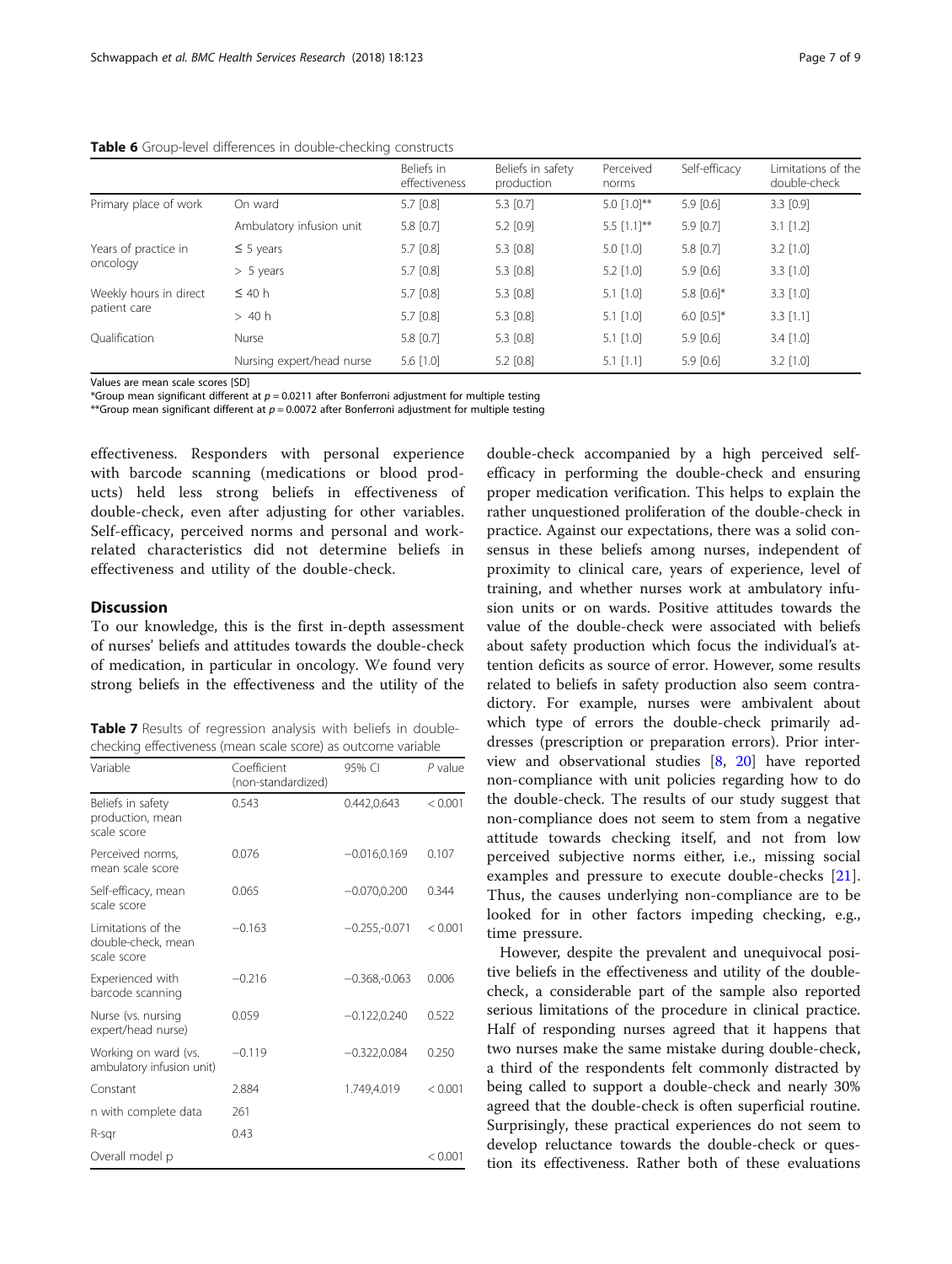seem to co-exist. Moreover, the majority of the surveyed nurses think that safety would be jeopardized if the checks were not performed and does not consider technical solutions like bedside/barcode scanning a viable alternative to human double checking. The tendency to accentuate the role of humans in safety production has been described as "bad apple theory" [22]. This tendency matches what we identified as a common belief about safety production: we found high agreements with the statements that most medication incidents are attributable to a lack of attention and that human errors can best be caught by other humans performing checks.

Another related contradiction we found in our results is that the respondents are very confident about their own knowledge and double-checking performance, while also a considerable fraction reported that double-checks are often done superficially or that an error was not caught despite the double check. This contradiction could be related to the feelings of responsibility that may be a burden in administering high-risk medication. Remarkably, half of the nurses in our sample agreed with the statement that with the double-check responsibility is being shared and virtually all felt it reassuring to know that a co-worker will check prepared medications. If the burden of responsibility is being shared if a double check is performed, the value of the double-check may also be considered an emotional one. This represents an interesting avenue for future research on the role of doublechecking in nurses' work, specifically in oncology where the drugs administered are highly toxic. It remains unclear whether our results are generalizable to other clinical areas, in particular those with lower utilization of high-risk drugs. Previous research addressed doublechecking practices and attitudes in paediatrics and neonatology, also an area with a high frequency of dangerous drug administrations [1, 4, 8, 20]. Future studies are needed to compare double-checking attitudes and beliefs in different clinical areas with different risk profiles of medication errors.

## Limitations

The generalizability of our results is limited by the fact that we sampled only nurses from three hospitals. The response rate was satisfactory for a written survey. As our items and scales were newly developed our results should be regarded preliminary. Further explorations are needed to confirm them as valid operationalizations of the latent constructs we aimed to measure. Still, we think that the results are valuable and innovative in that they link beliefs about the double-check with views on how safety evolves. The high rates of agreement especially with the effectiveness items point to a ceiling effect. We worded the items to include high thresholds (e.g., by including the word "considerably" in item 27) and still observed very strong agreement and positive evaluations of double-checking. Two of the main predictors in the regression analysis ("beliefs in safety production" and "limitation of double-check") are thematically closer to the outcome variable ("beliefs in effectiveness") than perceived norms and self-efficacy. This may explain why the other two scales were not significant predictors. In addition, results may be subject to common methods bias as we obtained all results within the same survey. Finally, assessment of subjective theories and beliefs about safety using a self-administered survey method may bring up restricted insights, which are, however, a valuable contribution to the field.

## Conclusions

Oncology nurses strongly believed in the effectiveness and the utility of double checking medication despite reporting limitations of the procedure in clinical practice. As prior literature has identified a lack of evidence regarding the effectiveness of double-checking, and due to the reported disadvantages of double-checking, hospital managements and nurse practitioners may consider changing current practice, for example in designing checking routines more specifically, reduce disturbing environmental influences, or by implementing single checks [5]. In analyzing the attitudes towards doublechecking and identifying the strong beliefs in doublechecking as a safety enhancing method, this study's results suggest that a change of checking routines may be difficult to implement in practice. We therefore recommend accompanying a change of checking procedures by training (in accordance with Hewitt et al. [10]) and a prior exchange between nurses and nurse management about their perspectives on the need for checking in the administration process and on how safety is best achieved. As our study showed that the nurses are also aware of limitations of checking, they may be open for such an exchange if they feel taken seriously by management.

In particular, the widespread view that human actions are considered as most effective in safeguarding patient care should be questioned, particularly when trying to implement technical solutions such as barcoded checking. Failures to use such technologies in practice may be due to beliefs and attitudes we identified in our study [23]. Taking on other perspectives such as system design to reduce medication errors (e.g., in reducing distractions during checking by attributing a specific quiet room for double-checking) may over time not only help improving the work processes, but also change the subjective views about double checking, its effectiveness and best way to perform. As those responders experienced with barcode scanning were less convinced about the effectiveness of double-checking, we suggest that the